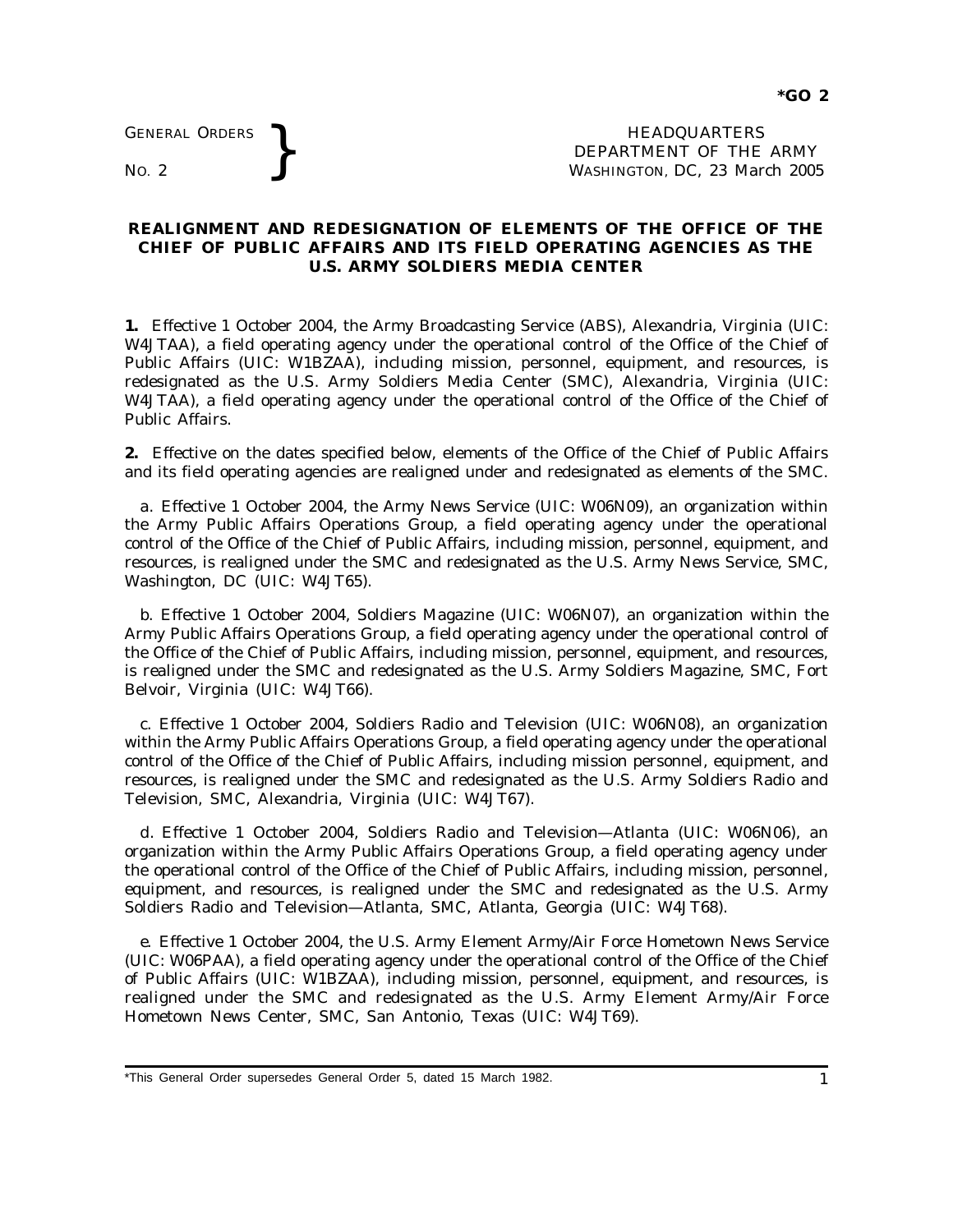## **GO 2**

*f.* Effective 1 October 2006, the following Directorates of the Office of the Chief of Public Affairs (UIC: W1BZAA), including mission, personnel, equipment, and resources, are realigned under and redesignated as elements of the U.S. Army SMC, Washington, DC (UIC: W4JT70):

- (1) Directorate of Resource Management.
- (2) Directorate of Command Information.
- (3) Directorate of Community Relations and Outreach.

*g.* Effective 1 October 2006, the Office of the Chief of Public Affairs Los Angeles (UIC: W06N04), an organization within the Army Public Affairs Operations Group, a field operating agency under the operational control of the Office of the Chief of Public Affairs, including mission, personnel, equipment, and resources, is realigned under the SMC and redesignated as the U.S. Army Office of the Chief of Public Affairs Los Angeles, SMC, Los Angeles, California (UIC: W4JT71).

*h.* Effective 1 October 2006, the Office of the Chief of Public Affairs New York (UIC: W06N04), an organization within the Army Pubic Affairs Operations Group, a field operating agency under the operational control of the Office of the Chief of Public Affairs, including mission, personnel, equipment, and resources, is realigned under the SMC and redesignated as the U.S. Army Office of the Chief of Public Affairs New York, SMC, New York, New York (UIC: W4JT72).

*i.* Effective 1 October 2006, the Office of the Chief of Public Affairs Mid West (UIC: W06N10), an organization within the Army Public Affairs Operations Group, a field operating agency under the operational control of the Office of the Chief of Public Affairs, including mission, personnel, equipment, and resources, is realigned under the SMC and redesignated as the U.S. Army Office of the Chief of Public Affairs Mid West, SMC, Chicago, Illinois (UIC: W4JT73).

**3.** Special instructions.

*a.* The Commander/Director, SMC serves concurrently as a Deputy Chief of Public Affairs, Office of the Chief of Public Affairs.

*b.* Effective 1 October 2004, the U.S. Army Element Army/Air Force Hometown News Service, a field operating agency under the operational control of the Office of the Chief of Public Affairs, is disestablished.